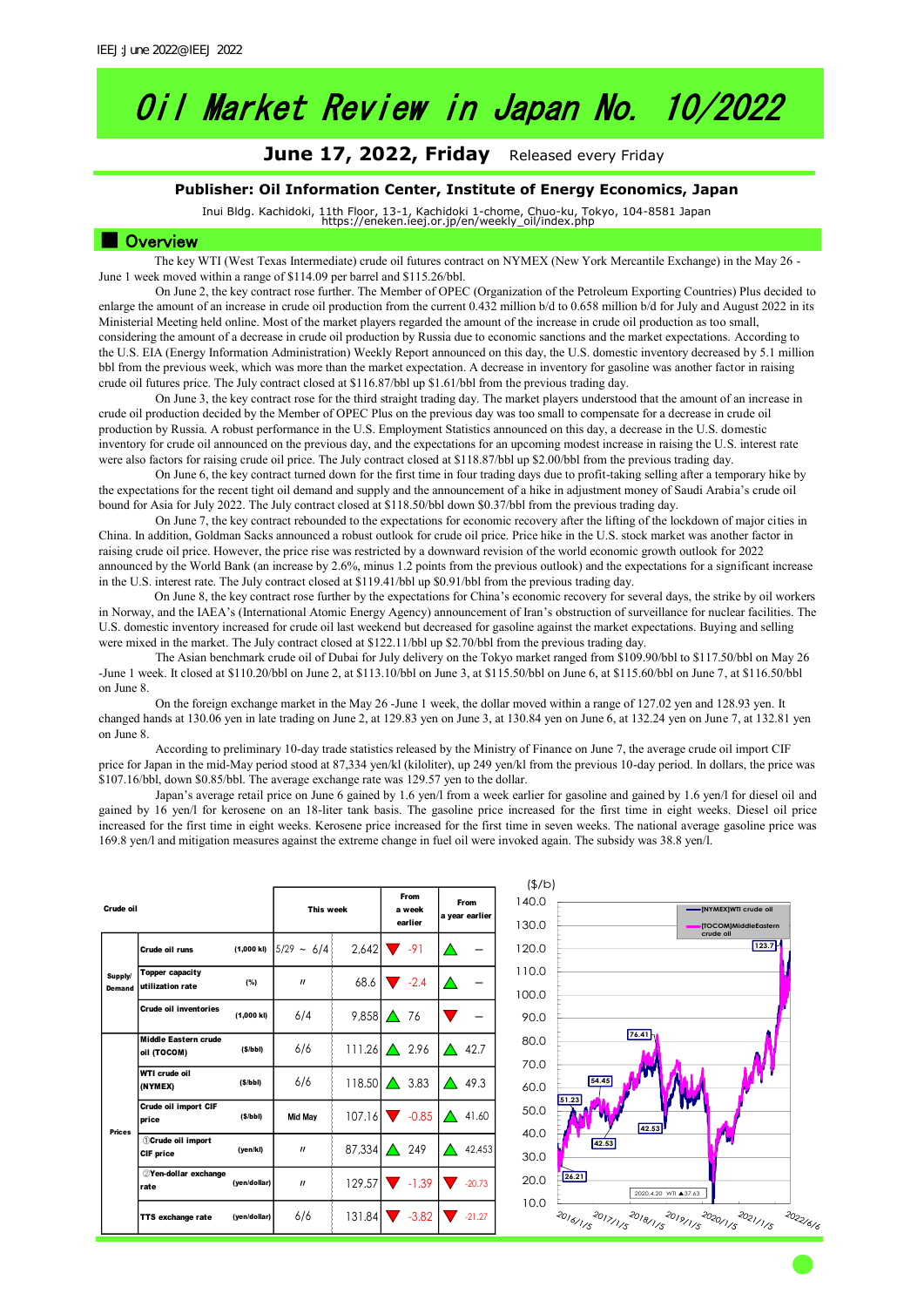#### Oil Market Review in Japan No. 10/2022

|                   | (Unit: 1,000 kl, yen/l)                                |                              |                   |                           |                               |      |
|-------------------|--------------------------------------------------------|------------------------------|-------------------|---------------------------|-------------------------------|------|
| Gasoline          |                                                        | This week                    |                   | From<br>a week<br>earlier | <b>From</b><br>a year earlier |      |
|                   | <b>Production</b>                                      |                              | $5/29 \sim 6/4$   | 842                       | 43                            |      |
|                   | <b>Imports</b>                                         |                              | $\mathbf{u}$      | n.a.                      | n.a.                          | n.a. |
| Supply/<br>Demand | <b>Shipments</b>                                       |                              | $^{\prime\prime}$ | 859                       | 108<br>△                      |      |
|                   | <b>Exports</b>                                         |                              | $\mathbf{u}$      | 42                        | 42<br>△                       |      |
|                   | <b>Inventories</b>                                     |                              | 6/4               | 1,617                     | $\sim$ -59                    |      |
|                   | Gyoten (spot) [4-district<br>average lorry rack price] | (RIM)                        | $5/31 \sim 6/6$   | 77.2                      | 4.3<br>$\triangle$            | 14.2 |
| <b>Prices</b>     | <b>Futures [front-month</b>                            | (TOCOM/<br><b>Tokyo Bay)</b> | $5/31 \sim 6/6$   | 78.1                      | $\triangle$ 3.3               | 16.7 |
|                   | contract/closing price]                                | (TOCOM/<br>Chubu)            | 6/6               | 74.0 $\triangle$          | 1.0                           | 11.8 |
|                   | <b>Retail prices [weekly</b><br>trend]                 | (published<br>by ANRE)       | 6/6               | 169.8                     | 1.6                           | 16.9 |



\*Gyoten and futures prices are before tax

|                   | (Unit: 1,000 kl, yen/l)                                                                              |                        |                   |                           |                          |      |
|-------------------|------------------------------------------------------------------------------------------------------|------------------------|-------------------|---------------------------|--------------------------|------|
| Diesel oil        |                                                                                                      | This week              |                   | From<br>a week<br>earlier | From<br>a year earlier   |      |
|                   | <b>Production</b>                                                                                    |                        | $5/29 \sim 6/4$   | 769                       | 115<br>╱                 |      |
|                   | <b>Imports</b>                                                                                       |                        | $\prime$          | n.a.                      | n.a.                     | n.a. |
| Supply/<br>Demand | <b>Shipments</b>                                                                                     |                        | $^{\prime\prime}$ | 662                       | $\blacktriangledown$ -61 |      |
|                   | <b>Exports</b>                                                                                       |                        | $\prime$          | 281                       | 155<br>△                 |      |
|                   | <b>Inventories</b>                                                                                   |                        | 6/4               | 1,246                     | $\blacksquare$ -174      |      |
|                   | Gyoten (spot) [4-district<br>average lorry rack price]                                               | (RIM)                  | $5/31 \sim 6/6$   |                           | 77.4 $\Delta$<br>3.6     | 12.6 |
| <b>Prices</b>     | (TOCOM/<br>Tokyo Bay)<br><b>Futures [front-month</b><br>contract/closing price]<br>(TOCOM/<br>Chubu) |                        | $5/31 \sim 6/6$   | 90.6                      | 3.5<br>$\triangle$       | 23.7 |
|                   |                                                                                                      | 6/6                    |                   |                           |                          |      |
|                   | <b>Retail prices [weekly</b><br>trend]                                                               | (published<br>by ANRE) | 6/6               | 149.8                     | 1.6                      | 16.7 |

\*Gyoten and futures prices are before tax

|                   |                                                        |                        |                   |                           |                               | (Unit: 1,000 kl, yen/l) |
|-------------------|--------------------------------------------------------|------------------------|-------------------|---------------------------|-------------------------------|-------------------------|
| Kerosene          |                                                        | This week              |                   | From<br>a week<br>earlier | <b>From</b><br>a year earlier |                         |
|                   | <b>Production</b>                                      |                        | $5/29 \sim 6/4$   | 92                        | $-16$                         |                         |
|                   | <b>Imports</b>                                         |                        | $\prime$          | n.a.                      | n.a.                          | n.a.                    |
| Supply/<br>Demand | <b>Shipments</b>                                       |                        | $\prime$          |                           | $126\Delta$<br>-17            |                         |
|                   | <b>Exports</b>                                         |                        | $^{\prime\prime}$ | $\Omega$                  | $\blacktriangledown$ -27      |                         |
|                   | <b>Inventories</b>                                     |                        | 6/4               | 1,265                     | $\blacktriangledown$ -34      |                         |
|                   | Gyoten (spot) [4-district<br>average lorry rack price] | (RIM)                  | $5/31 \sim 6/6$   | 77.1 $\Delta$             | 4.1                           | 12.4                    |
| <b>Prices</b>     | <b>Futures [front-month</b>                            | (TOCOM/<br>Tokyo Bay)  | $5/31 \sim 6/6$   | 76.2 $\Delta$             | 2.1                           | 15.9                    |
|                   | contract/closing price]                                | (TOCOM/<br>Chubu)      | 6/6               | 74.1                      | 0.0                           | 10.1                    |
|                   | <b>Retail prices [weekly</b><br>trend]                 | (published<br>by ANRE) | 6/6               | 112.1                     | 0.9<br>↗                      | 18.5<br>╱               |





2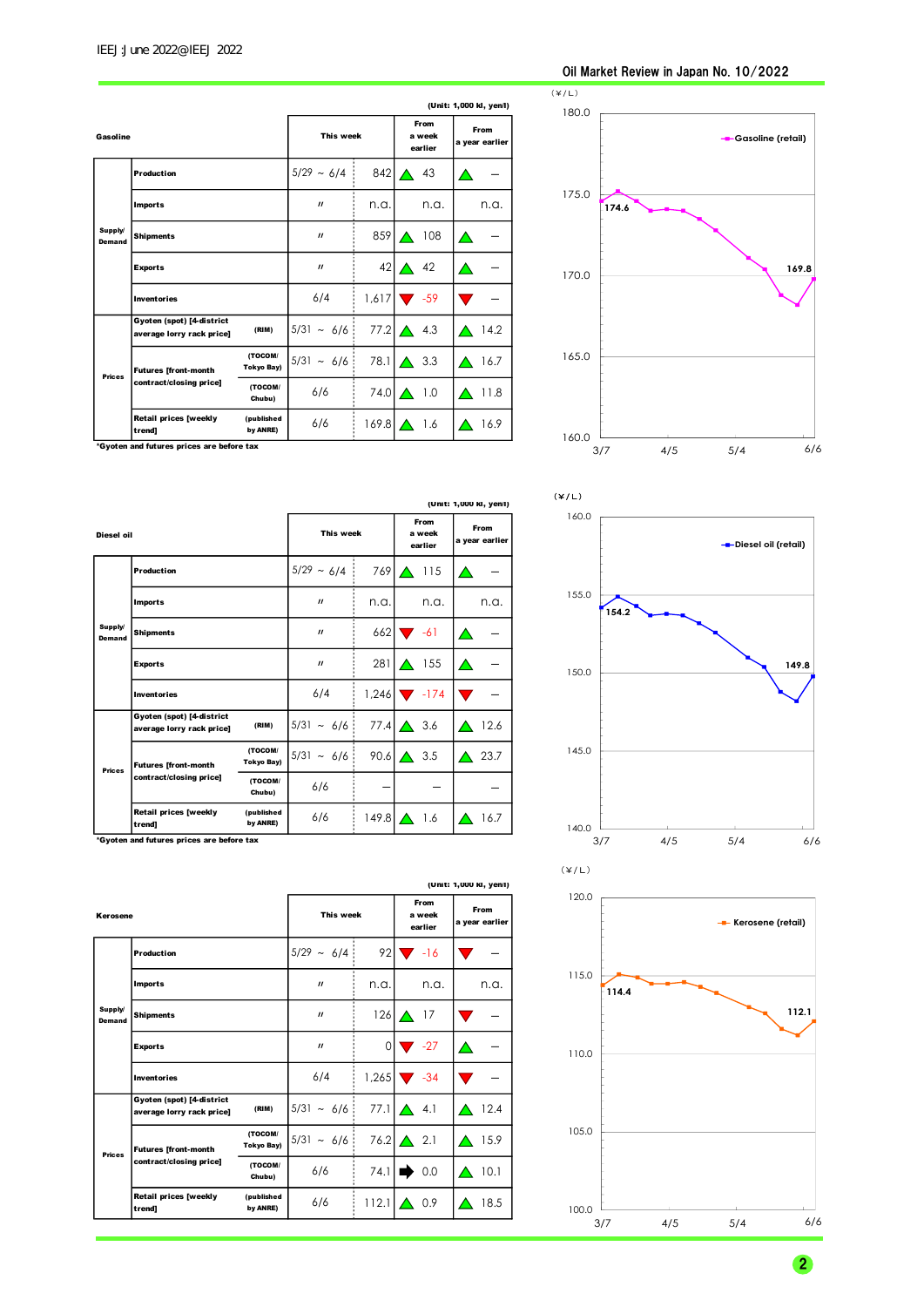## ■ Relevant Information

### 1 Overseas crude oil prices

On June 8, WTI crude oil futures price on NYMEX rose further to the expectations for economic recovery after the recent lifting of lockdown in China, strike by oil workers in Norway, and the IAEA's (International Atomic Energy Agency) announcement of Iran's obstruction of surveillance for nuclear facilities. The market players recognized the negative effect on talks on JCPOA (Joint Comprehensive Plan of Action), raising concerns about the postponement of lifting economic sanctions, and a sense of overvalued crude oil futures price caused by the appreciation of the Euro and the depreciation of the U.S. dollar. According to the U.S. EIA Weekly Report announced on this day, the U.S. domestic inventory increased by 2 million bbl last weekend against the market expectations but decreased by 0.8 million bbl, which was also against the market expectations. Buying and selling were mixed in the market. The July contract closed at \$122.11/bbl up \$2.70/bbl from the previous trading day. The August contract closed at \$119.78/bbl up \$2.68/bbl from the previous trading day.

According to the EIA, the average U.S. retail price of gasoline as of June 6 increased by 25.2 cents per gallon from a week earlier to \$4.876/gal (169.6 yen/l), reaching the record-high level. The average diesel oil price increased by 16.4 cents per gallon to \$5.703/gal (198.4) yen/l). The gasoline price increased for the seventh straight week. Diesel oil price increased for the first time in four weeks. Gasoline reached the highest price in the past.

Baker Hughes reported on June 3 that the number of operating U.S. oil-drilling rigs leveled off from a week earlier at 574 units, stopping a decrease for the first time in two weeks.

#### 2 Petroleum products supply and demand in Japan (1) Shipments

According to a weekly report by the PAJ (Petroleum Association of Japan), inactive topper capacity in the May 29 - June 4 week in 2022 stood at 862,000 barrels per day, increasing by 201,000 bpd from the previous week (total capacity remained at 3,458,000 bpd).

Crude oil throughput in the week decreased by 91,000 kl from the previous week to 2,642,000 kl. From a year earlier, it increased by 239,000 kl. The topper capacity utilization rate stood at 68.6%, down 2.4 points from the previous week and up 6.2 points from a year earlier.

Production increased from the previous week for gasoline, jet fuel, and diesel oil and decreased for other petroleum products. Output was up 5.4% for gasoline, up 5.1% for jet fuel, down 14.5% for kerosene, up 17.6% for diesel oil, down 20.4% for Fuel Oil A, and down 12.9% for Fuel Oil C. Fuel Oil C imports in the week totaled 73,000 kl, up 46,000 kl from the previous week. Diesel oil exports aggregated 281,000 kl, up 155,000 kl from the previous week.

Shipments (excluding imports) in the week increased from the previous week for gasoline, jet fuel, kerosene, and Fuel Oil A and decreased for other oil products. From a year earlier, shipments declined for kerosene and Fuel Oil C and expanded for other petroleum products. Gasoline shipments increased by 14.3% from the previous week to 859,000 kl, increasing for the first time in four weeks. Shipments totaled 93,000 kl for jet fuel (up 3.3% from the previous week), 126,000 kl for kerosene up 16.0% from the previous week), 662,000 kl for diesel oil (down 8.5% from the previous week), 212,000 kl for Fuel Oil A (up 15.1% from the previous week), and 185,000 kl for Fuel Oil C (down 12.9% from the previous week).

|                                  | (Unit: 1,000 kl)  |                      |  |                        |          |
|----------------------------------|-------------------|----------------------|--|------------------------|----------|
|                                  | This week         | <b>Previous week</b> |  | From<br>a week earlier |          |
|                                  | $(5/29 \sim 6/4)$ | $(5/22 \sim 5/28)$   |  |                        |          |
| Gasoline                         | 859               | 751                  |  | 108                    | (14%)    |
| Jet fuel                         | 93                | 90                   |  | -3                     | (3%)     |
| <b>Kerosene (heating</b><br>Oil) | 126               | 109                  |  | 17                     | (16%)    |
| Diesel oil                       | 662               | 723                  |  | $-61$                  | $(-8%)$  |
| Fuel oil A                       | 212               | 184                  |  | -28                    | (15%)    |
| Fuel Oil C                       | 185               | 212                  |  | $-27$                  | $(-13%)$ |
| <b>Total</b>                     | 2,137             | 2,069                |  | 68                     | (3%)     |

This week's shipments = (Previous weekend inventories + This week's prod + This week's imports) - (This week's exports + This weekend inventories)

#### 2 Petroleum products supply and demand in Japan (2) Inventories

Inventories as of June 4 increased for jet fuel and Fuel Oil C and decreased for other petroleum products. From a year earlier, inventories expanded for jet fuel and declined for other petroleum products.

Gasoline inventories totaled 1,617,000 kl, down 59,000 kl from a week earlier and down 655,000 kl from a year earlier.

Kerosene inventories totaled 1,265,000kl, down 34,000 kl from a week earlier and down 306,000 kl from a year earlier.

Diesel oil inventories totaled 1,246,000 kl, down 174,000 kl from a week earlier and down 720,000 kl from a year earlier.

Fuel Oil A inventories totaled 673,000 kl, down 51,000 kl from a week earlier and down 107,000 kl from a year earlier.

Fuel Oil C inventories totaled 1,842,000 kl, up 65,000 kl from a week earlier and down 148,000 kl from a year earlier.

|                                  |           |               | (Unit: 1,000 kl)       |
|----------------------------------|-----------|---------------|------------------------|
|                                  | This week | Previous week | From<br>a week earlier |
|                                  | (6/4)     | (5/28)        |                        |
| Gasoline                         | 1,617     | 1,676         | $-59$ $(-4\%)$         |
| Jet fuel                         | 829       | 826           | 3<br>$(0\%)$           |
| <b>Kerosene (heating</b><br>Oil) | 1,265     | 1,299         | $\sqrt{34}$<br>$(-3%)$ |
| Diesel oil                       | 1,246     | 1,420         | $-174$ $(-12\%)$       |
| Fuel oil A                       | 673       | 724           | $\sqrt{51}$<br>$(-7%)$ |
| Fuel Oil C                       | 1,842     | 1,777         | 65<br>(4%)             |
| Total                            | 7,472     | 7,722         | $-250$<br>$(-3.2\%)$   |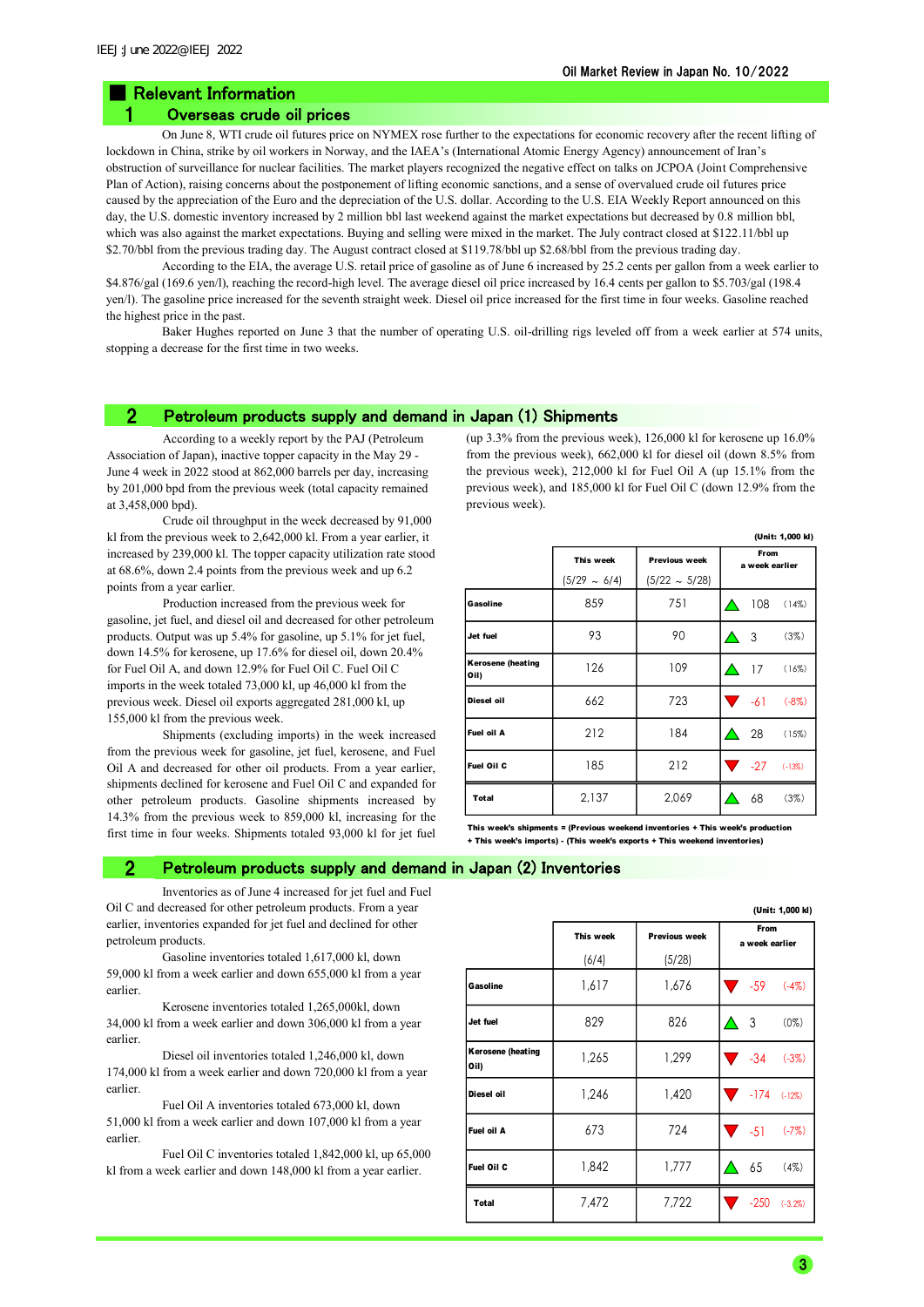#### 3 Petroleum products wholesale prices in Japan (1) Wholesale price revision trend

During May 31 - June 6, crude oil cost in yen increased by 4.0 yen/l from a week earlier with an increase in crude oil price, and the depreciation of the yen to the US dollar.

For the next week of June 9- June 15, Motouri companies increased their real wholesale prices by 1.9 yen/l for gasoline, kerosene, and diesel oil from a week earlier, because subsidy of 38.8 yen/l (42.6 yen/l on the calculation. The half of the subsidy amount is given for an increase exceeding 35 yen/l level) from this week was added to an increase in cost of 40.7 yen/l including the previous week's subsidy of 36.7 yen/l.

#### Petroleum products wholesale prices in Japan (2) Spot (Gyoten) and futures price trend 3

Sp P<sub>r</sub>

Price

Spot petroleum products prices in the May 31 - June 6 week increased for all oil products in all trading compared to the period of May 24-May 30.

The latest onshore cargo spot price (the average onshore rack price for four districts -- Chiba, Kawasaki, Chukyo, and Hanshin -- for the May  $31 -$ June 6) increased by 4.3 yen/l from the previous week (May 24-May 30) for gasoline, increased by 4.1 yen/l for kerosene and increased by 3.6 yen/l for diesel oil.

The average offshore barge spot price in Tokyo Bay increased by 2.4 yen/l for gasoline, increased by 3.0 yen/l for kerosene and increased by 3.5 yen/l for diesel oil on May 31 – June 6 week from the previous week.

The key average futures price increased by 3.3 yen/l for gasoline, increased by 2.1 yen/l for kerosene and increased by 3.5 yen/ l for diesel oil from a week earlier.

|            | (RIM)<br>[4-district         |                                |                                            | (Unit: yen/l)          |  |
|------------|------------------------------|--------------------------------|--------------------------------------------|------------------------|--|
|            | average lorry<br>rack price] | This week<br>$(5/31 \sim 6/6)$ | <b>Previous week</b><br>$(5/24 \sim 5/30)$ | From a week<br>earlier |  |
|            | Regular                      | 77.2                           | 72.9                                       | 4.3                    |  |
| ot<br>ices | Kerosene                     | 77.1                           | 73.0                                       | 4.1                    |  |
|            | Diesel oil                   | 77.4                           | 73.8                                       | 3.6                    |  |

|  | н |  | N<br>٠ |  |  |
|--|---|--|--------|--|--|
|  |   |  |        |  |  |

|                  | [Front-month               |                   |                      | (Unit: yen/l) |
|------------------|----------------------------|-------------------|----------------------|---------------|
|                  | contract/closing<br>price] | This week         | <b>Previous week</b> | From a week   |
|                  | [Average]                  | $(5/31 \sim 6/6)$ | $(5/24 \sim 5/30)$   | earlier       |
|                  | Regular                    | 78.1              | 74.8                 | 3.3           |
| Futures<br>Price | Kerosene                   | 76.2              | 74.1                 | 2.1           |
|                  | Diesel oil                 | 90.6              | 87.1                 | 3.5           |

ve prices are before tax.

Reference (MAY 31 - JUNE 6 actual data)

|                 |              |                | (Unit: yen/l) |
|-----------------|--------------|----------------|---------------|
| <b>Products</b> | Spot         | <b>Futures</b> | Average       |
| Gasoline        | 4.3          | 3.3            | 3.8           |
| Kerosene        | $-4.1$       | 2.1            | 3.1           |
| Diesel oil      | $\Delta$ 3.6 | 3.5            | 3.5           |
| Fuel Oil A      | 42           |                |               |

(Chiba, Kawasaki, Chukyo, Hanshin) urce) Spot: RIM 4-district average lorry rack price

Futures: TOCOM average offshore barge spot price for Keihin District

#### 4 Retail prices of petroleum products in Japan

The average retail service station price as of June 6 increased by 1.6 yen from a week earlier to 169.8 yen/l for gasoline, increased by 1.6 yen to 149.8 yen/l for diesel oil and increased by 16 yen/l to 2,018 yen for kerosene on an 18-liter tank basis (increased by 0.9 yen/l to 112.1 yen/l) from a week earlier. The gasoline price increased for the first time in eight weeks. Diesel oil price increased for the first time in eight weeks. Kerosene price increased for the first time in seven weeks

Gasoline prices increased in 41 prefectures, leveled off in one prefecture and decreased in five prefectures. The lowest gasoline price among the prefectures was 163.4 yen/l in Miyagi. The second lowest was 163.5 yen/l in Saitama. The highest price was 181.7 yen/l in Nagasaki. Shimane logged the largest price hike of 4.1 yen/l. The price leveled off in Koichi. Oita logged the largest price fall of 0.9 yen/l.

Retail gasoline price on the next price survey day (June 13) is expected to increase from a week earlier.

|                 | (Published by                 |                    |                                |                        |             | (Unit: yen/l) |
|-----------------|-------------------------------|--------------------|--------------------------------|------------------------|-------------|---------------|
|                 | <b>ANRE)[Weekly</b><br>trend] | This week<br>(6/6) | <b>Previous week</b><br>(5/30) | From a week<br>earlier | Latest high |               |
|                 | Regular                       | 169.8              | 168.2                          | 1.6                    | 08/8/4      | 185.1         |
| Retail<br>Price | Kerosene                      | 112.1              | 111.2                          | 0.9                    | 08/8/11     | 132.1         |
|                 | Diesel oil                    | 149.8              | 148.2                          | 1.6                    | 08/8/4      | 167.4         |

Nationwide average cash retail price (including consumption tax) Since April 2007, 2,000 service stations have been covered. Latest highs are highest levels since October 2003.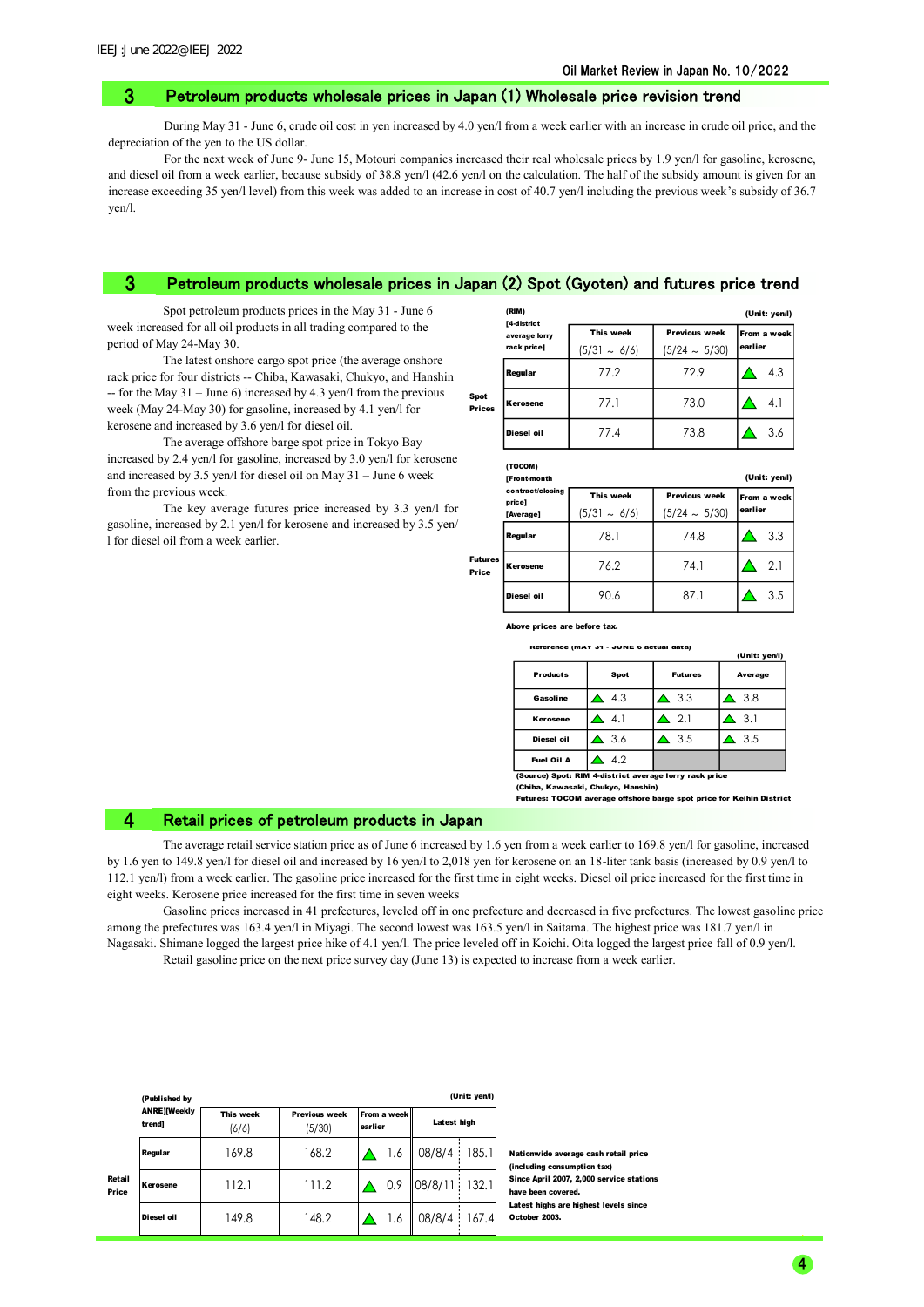

## Gasoline price trend

 (Note) ① Retail price includes consumption Tax, RIM, TOCOM prices are before tax. ② RIM (onshore) is the aberage of four district .